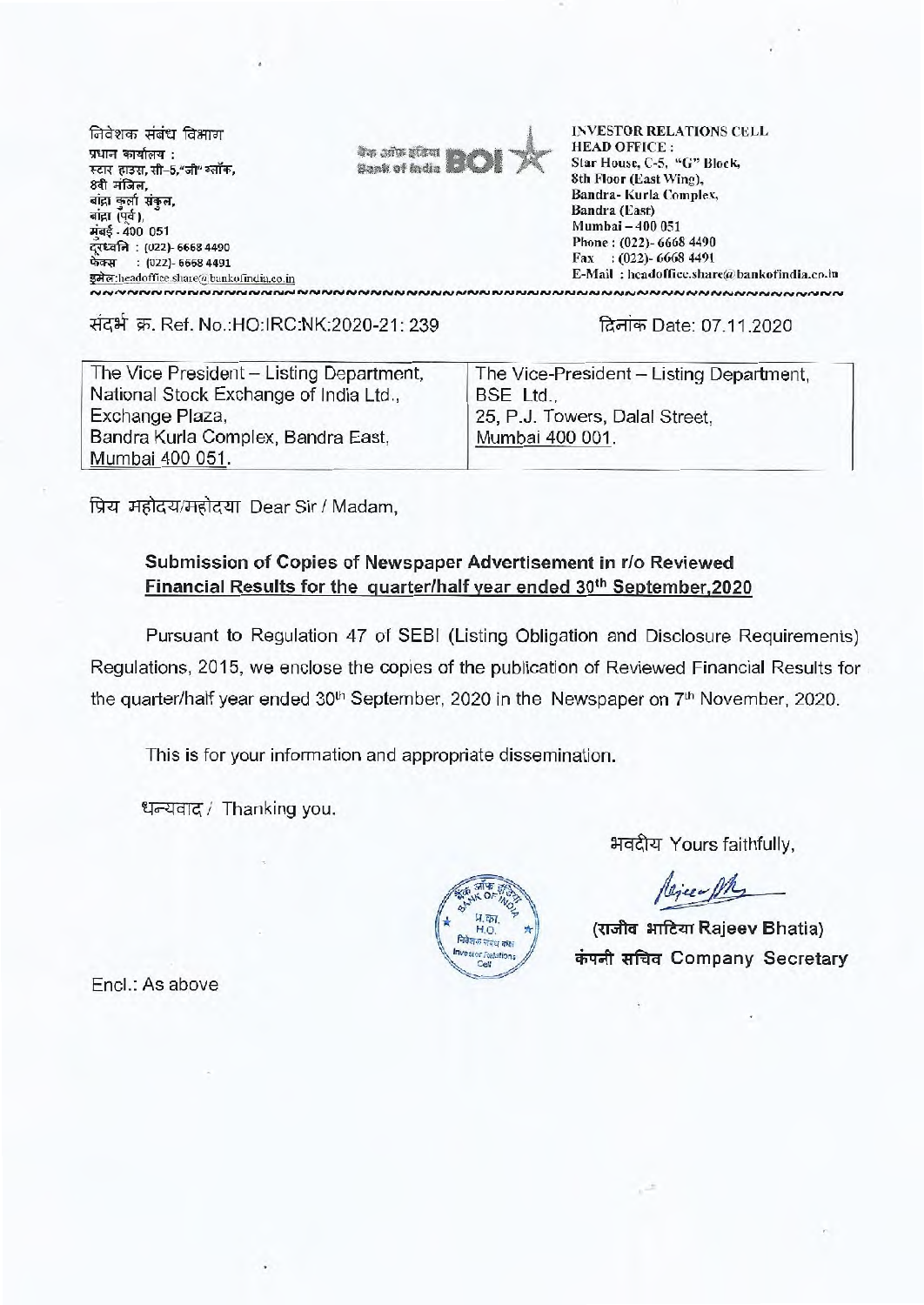.<br>मुंबई लक्षदीप

शनिवार दि. ७ नोव्हेंबर २०२०

|                                                                                                                            | 30 सप्टेंबर 2020 रोजी संपलेल्या सहामाहीसाठी पुनरावलोकन केलेले वित्तिय निष्कर्ष                                                                                                                                                                                                                                                                                                                                                                                                                                                                                                         |                                                                                                                                                       |              |                              |                                                   |                       | रे लाखांमध्ये                 |
|----------------------------------------------------------------------------------------------------------------------------|----------------------------------------------------------------------------------------------------------------------------------------------------------------------------------------------------------------------------------------------------------------------------------------------------------------------------------------------------------------------------------------------------------------------------------------------------------------------------------------------------------------------------------------------------------------------------------------|-------------------------------------------------------------------------------------------------------------------------------------------------------|--------------|------------------------------|---------------------------------------------------|-----------------------|-------------------------------|
|                                                                                                                            |                                                                                                                                                                                                                                                                                                                                                                                                                                                                                                                                                                                        |                                                                                                                                                       | स्टंडअलोन    |                              |                                                   | समग्र                 |                               |
| तपशील                                                                                                                      |                                                                                                                                                                                                                                                                                                                                                                                                                                                                                                                                                                                        | संपलली तिमाही<br>30.09.2020 30.09.2019<br>पुनरावलोकन केलेले पुनरावलोकन केलेले पुनरावलोकन केलेले पुनरावलोकन केलेले पुनरावलोकन केलेले पुनरावलोकन केलेले |              | सपलेली सहामाही<br>30.09.2020 | संपलको लिमाही<br>30.09.2020 30.09.2019            |                       | संपलेली सहामाही<br>30.09.2020 |
| 1 कामकाजातून एकूण उत्पन्न (निव्वळ)                                                                                         |                                                                                                                                                                                                                                                                                                                                                                                                                                                                                                                                                                                        | 12,40,866                                                                                                                                             | 11,98,550    | 24,35,018                    | 12,47,779                                         | 12,06,255             | 24,50,027                     |
| $\overline{2}$                                                                                                             | कालावधीसाठी निव्वळ नफा /(तोटा) (करपूर्व, अपवाद त्मक आणि/किंवा असाधारण बाबीपूर्व)                                                                                                                                                                                                                                                                                                                                                                                                                                                                                                       | 78,538                                                                                                                                                | 40,757       | 2, 11, 783                   | 78,506                                            | 42,157                | 2.12,647                      |
|                                                                                                                            | 3 कालावधीसाठी निव्यळ नफा / (तोटा) करपूर्व (अपवादात्मक आणि/किंवा असाधारण बाबीपश्चात)                                                                                                                                                                                                                                                                                                                                                                                                                                                                                                    | 78,538                                                                                                                                                | 40,757       | 2, 11, 783                   | 78,506                                            | 42, 157               | 2,12,647                      |
|                                                                                                                            | 4 कालावधीसाठी निष्यळ नफा /(तोटा) करपश्चात (अपवादात्मक आणि/किंवा असाधारण बाबीपश्चात)                                                                                                                                                                                                                                                                                                                                                                                                                                                                                                    | 52,578                                                                                                                                                | 26,637       | 1,36,938                     | 54,347                                            | 25,731                | 1,38,925                      |
| अन्य सर्वसमावेशक उत्पन्न (करपश्चात) समाविष्ट आहे]                                                                          | 5   कालायधीचे एकूण सर्वसमावेशक उत्पन्न [ज्यात काल.वधीचा नफा/तोटा (करपश्चात) आणि                                                                                                                                                                                                                                                                                                                                                                                                                                                                                                        |                                                                                                                                                       | टीप 2 पहा    |                              |                                                   | टीप 2 पहा             |                               |
| 6 इक्विटी समभाग भाड़वल                                                                                                     |                                                                                                                                                                                                                                                                                                                                                                                                                                                                                                                                                                                        | 3,27,766                                                                                                                                              | 3,27,766     | 3.27,766                     | 3,27,766                                          | 3,27,766              | 3,27,766                      |
| राखीव (पुनर्मूल्यांकित राखीव वगळता)<br>मागील वर्षाच्या लेख परीक्षित ताळेबंदात दाखविल्या प्रमाणे                            |                                                                                                                                                                                                                                                                                                                                                                                                                                                                                                                                                                                        |                                                                                                                                                       |              | 34.21.630                    |                                                   |                       | 35,42,425                     |
|                                                                                                                            |                                                                                                                                                                                                                                                                                                                                                                                                                                                                                                                                                                                        |                                                                                                                                                       |              |                              |                                                   |                       |                               |
|                                                                                                                            |                                                                                                                                                                                                                                                                                                                                                                                                                                                                                                                                                                                        |                                                                                                                                                       |              |                              |                                                   |                       |                               |
| मूलभूत: (₹)<br>सौम्यीकृत : (₹)<br>(शंकर सेन)                                                                               | सूचना: 1. सेबीच्या (सूचीकरण आणि अन्य प्रकटीकरण आवश्यकता) अधिनियम, 2015 मधील अधिनियम 33 अन्वये स्टाॅंके एक्सचेंसकडे सादर करण्यात आलेल्या तिमाई/सहामाही वित्तीय निष्कर्षाचा सारांश देण्यात आला आहे.<br>तिमाडी/सहामाही वित्तीय निष्कर्षांचा सविस्तर नमुना स्टॉल एक्सचेजच्या वेबसाईटवर (BSE: http://www.bseindia.com आणि NSE: http://www.nseindia.com) येथे आणि बँकेच्या वेबसाईटवर<br>(http://www.bankofindia.co.in) येथे उपलब्ध आहे. 2. एकूण सर्वसमावेशक उत्पन्न आणि अन्य सर्वसमावेशक उत्पन्नासंबंधी माहिती जारी केली नाही कारण ind AS अद्याप बैंकांसाठी लागू नाही.<br>(पी. आर. राजगोपाल) | 1.60<br>1.60<br>(ए. के. दास)                                                                                                                          | 0.81<br>0.81 | 4.18<br>4.18                 | 1.66<br>1.66                                      | 0.79<br>0.79          |                               |
| मुख्य वित्तिय अधिकारी                                                                                                      | कार्यकारी संचालक                                                                                                                                                                                                                                                                                                                                                                                                                                                                                                                                                                       | व्यक्स्थापकीय संचालक व सीईओ                                                                                                                           |              |                              |                                                   | बँक ऑफ इंडिया         | 4.24<br>4.24                  |
|                                                                                                                            |                                                                                                                                                                                                                                                                                                                                                                                                                                                                                                                                                                                        |                                                                                                                                                       |              |                              |                                                   | नातं बॅकिंग पत्किकडचं |                               |
|                                                                                                                            | मुख्य कार्यालय: स्टार हाऊस, सी–5, जी ब्लॉक, वांद्रा–कुल' संकुल, वांद्रा (पूर्व), मुंबई–400051                                                                                                                                                                                                                                                                                                                                                                                                                                                                                          |                                                                                                                                                       |              |                              | www.bankofindla.co.in विक्रिट करा   स्वीक्रिट करा |                       |                               |
| 8 प्रति समभाग गिळकत (प्रत्येकी र 10 च्या) (सातत्यपूर्ण व खंडित कामकाजासाठी) -<br>स्थान : मुंबई<br>दिनांक: 6 नोव्हेंबर 2020 |                                                                                                                                                                                                                                                                                                                                                                                                                                                                                                                                                                                        |                                                                                                                                                       |              |                              |                                                   |                       |                               |
|                                                                                                                            | .<br>वी मुंबई, पुणे, अहमदनगर, नाशिक, औरंगाबाद जिल्ह्यांसह राज्यातून एका वेळी वितरित                                                                                                                                                                                                                                                                                                                                                                                                                                                                                                    |                                                                                                                                                       |              |                              |                                                   |                       |                               |
|                                                                                                                            |                                                                                                                                                                                                                                                                                                                                                                                                                                                                                                                                                                                        |                                                                                                                                                       |              |                              |                                                   |                       |                               |
|                                                                                                                            |                                                                                                                                                                                                                                                                                                                                                                                                                                                                                                                                                                                        |                                                                                                                                                       |              |                              |                                                   |                       |                               |

 $\mathcal{O}$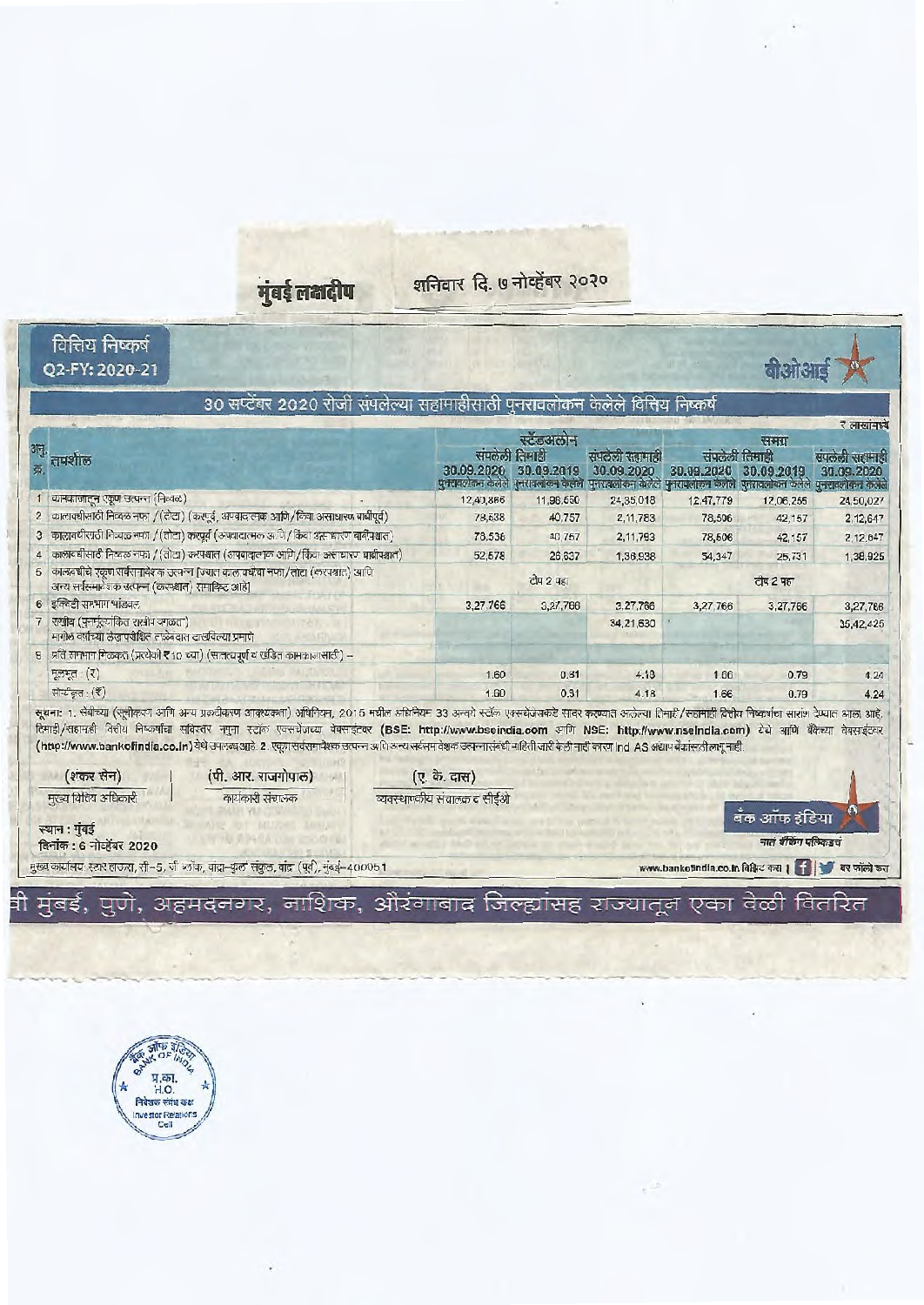मुंबई | 7 नवंबर 2020 शनिवार विज़नेस स्टैंडर्ड



वित्तीय परिणाम Q2-FY: 2020-21



# 30 सितंबर 2020 को समाप्त छमाही के लिए समीक्षित वित्तीय परिणाम

|    |                                                                                                              |                               |                      |                        |                         |                        | $\sim$ 0191919         |  |
|----|--------------------------------------------------------------------------------------------------------------|-------------------------------|----------------------|------------------------|-------------------------|------------------------|------------------------|--|
| 葬. |                                                                                                              | स्टेडअलोन                     |                      |                        | समेकित                  |                        |                        |  |
|    | <b>GREW</b>                                                                                                  | समाप्त लिमाही<br>समाम्त छमाडा |                      |                        | समाप्त तिमाडी           |                        | समाप्त छमाही           |  |
|    |                                                                                                              | 30.09.2020<br>समीक्षित        | 30.09.2019<br>समोतित | 30.09.2020<br>समीक्षित | 30.09.2020<br>रामीक्षित | 30.09.2019<br>समीरित्त | 30.09.2020<br>समीक्षित |  |
|    | 1 परिचालनों से कुल आय (निवल)                                                                                 | 12,40,866                     | 11,98,550            | 24,35,018              | 12,47,779               | 12,06,255              | 24,50,027              |  |
|    | 2 अवधि हेतु निवल लाभ/(हानि) (कर पूर्व, अपवादात्मक और/या असाधारण मदों से पूर्व)                               | 78,538                        | 40,757               | 2, 11, 783             | 78,506                  | 42,157                 | 2,12,847               |  |
|    | 3 अवधि हेतु कर पूर्व निवल लाभ/(हानि) (अपवादात्मक और/या असाधारण मदों के पश्चात)                               | 78,538                        | 40,757               | 2.11.783               | 78,506                  | 42,157                 | 2,12,647               |  |
|    | 4 अवधि हेतु कर पश्चात निवल लाम/(हानि) (अपवादात्मक और/या अलाधारण मदों के पश्चात)                              | 52,578                        | 26,637               | 1,36,938               | 54,347                  | 25,731                 | 1,38,925               |  |
|    | 5 अवधि हेतु कुल समेकित आय [जिसमें अवधि हेतु लाभ/डानि(कर पश्चाल) और<br>अन्य समेकित आय (कर पश्चात) शामिल है ।] |                               | नोट 2 का संदर्भ लें। |                        |                         | नोट 2 का संदर्भ लें।   |                        |  |
|    | 6 इक्विटी शेयर पूंजी                                                                                         | 3.27.766                      | 3,27,766             | 3,27,766               | 3,27.766                | 3,27,766               | 3.27,766               |  |
|    | 7 आरक्षितियां (एनमूल्यांकन आरक्षितियां छोड़कर), विगत वर्ष के<br>लेखापरीक्षित तुलन पत्र में दर्शाए के अनुसार  |                               |                      | 34,21,630              |                         |                        | 35.42,425              |  |
|    | 8 प्रति शेयर आय (प्रत्येक ₹ 10/- के) (जारी एवं बंद किए गए परिचालनों के लिए) -                                |                               |                      |                        |                         |                        |                        |  |
|    | मूल $(\bar{\tau})$ :                                                                                         | 1.60                          | 0.81                 | 4.18                   | 1.66                    | 0.79                   | 4.24                   |  |
|    | तनकर (र)                                                                                                     | 1.60                          | 0.81                 | 4.18                   | 1.66                    | 0.79                   | 4.94                   |  |

नोटः 1. अर्म्युक्त, सेबी (सूचीकरण एवं अन्य प्रकटन आवश्यकताएं) विनियमन, 2015 के विनियम 33 के तहत स्टोक एसजेजों में चायर तिमाडी/छमाती वित्तीय परिणामों के विस्तृत प्रख्या का सारांश है। तिमाडी/छमाती वित्तीय परिणामों का विस्तृत प्रारूप स्टॉक एक्सकेंजें की वेबसाइटों (बी.एस.ई.: http://www.bseindia.com एवं एन.एस.ई.: http://www.nseindia.com) और बैंक की वेबसाइट (http://www.bankofindia.co.in) पर उपलब्ध है। 2. कुल समेकित आय और अन्य समेकित आय से संबंधित जानकारी प्रस्तुत नहीं की गई है क्योंकि इण्ड ए.एस. अभी बैंकों के लिए लागू नहीं किया गया है

(शंकर सेन) मुख्य वित्तीय अधिकारी (पी. आर. राजगोपाल) कार्यपालक निदेशक

(ए. के. दास) एम.डी. एवं सी.ई.ओ.

स्थान : मुंबई दिनांक: 6 नवंबर 2020

.<br>प्रधान कार्यालय: स्टार हाउस, सी–5, जी ब्लॉक, बांद्रा–कुर्ला कॉम्लेक्स, बांद्रा (पूर्व), मुंबई–400051

बैंक ऑफ़ इंडिया रिश्तों की जमायूँजी

www.bankofindia.co.in वेखें | | | पर फॉलो करें